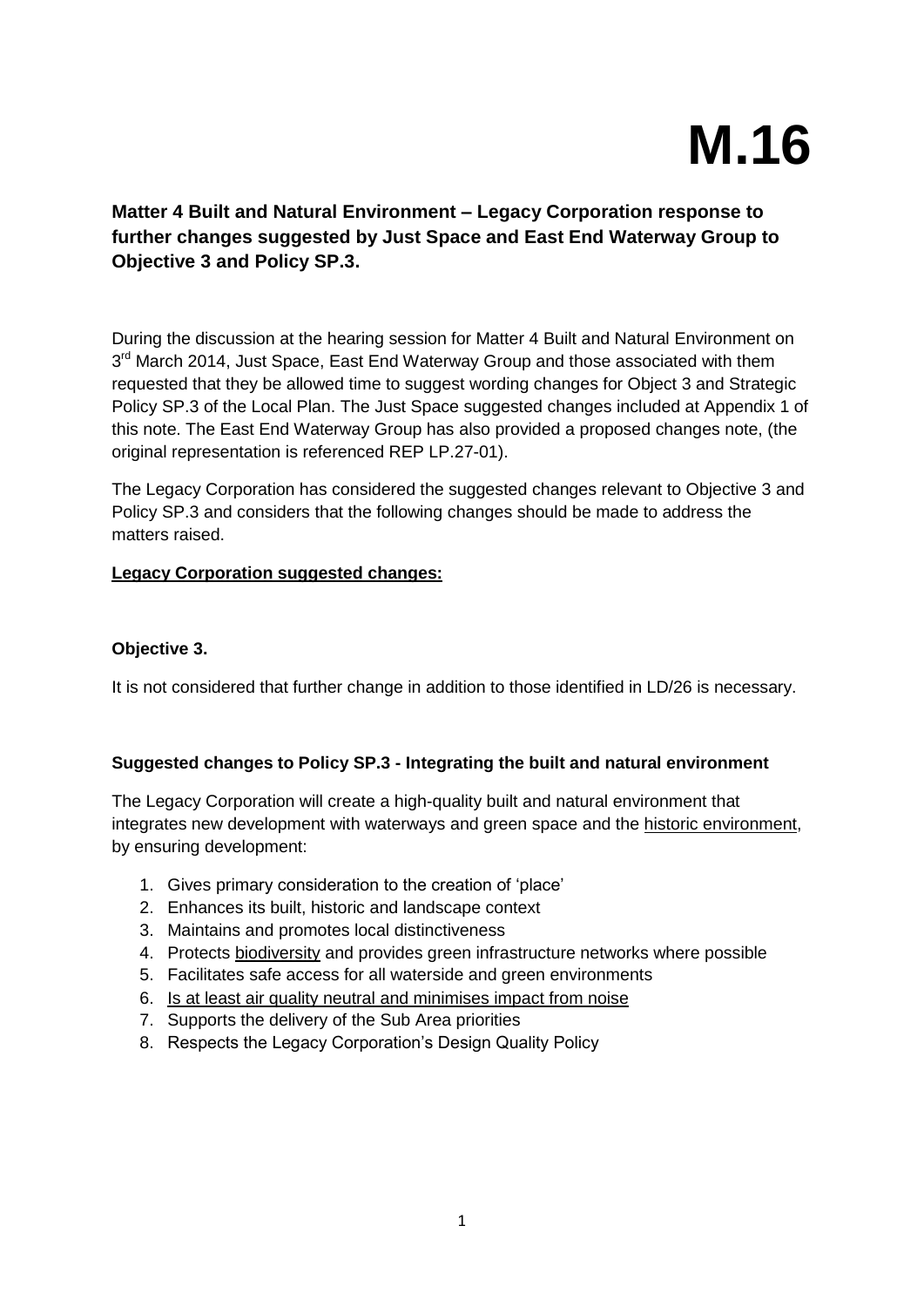## **Reasons for not accepting the changes proposed**

## Changes suggested by East End Waterway Group:

Only those matters relating to Objective 3 and Policy SP.3 are considered in this note. All other matters raised in the additional EEWG note have or will be considered in relation to other matters scheduled within the Examination hearings programme.

In relation to the changes sought by the East End Waterway Group to objective 3 and Policy SP3, these changes are not considered to be appropriate as they significantly diverge from the recommendations made by English Heritage and would place unreasonable restrictions on development proposals contrary to Paragraph 173 of the NPPF. Paragraph 133 of the NPPF also makes it clear that only "where proposed development will lead to substantial harm to or total loss of significance of a designated heritage asset" should local planning authorities refuse consent. The suggested changes would therefore conflict with paragraph 135 of the NPPF.

## Changes suggested by Just Space:

The changes to the explanatory bullets for Objective 3 are not considered to be necessary as the existing bullet points are simply a highlight of key elements of the objective that are later unpacked within detailed policies. Where appropriate these are better addressed within the Strategic Policy SP.3.

The changes not accepted within Policy SP.3 (numbering from Just Space suggestions):

SP.3 (1): 'Place' is an overarching term that incorporates the quality and function of neighbourhoods and places as implied within the glossary, paragraph 4.10 of TBP/1 and World Class Places (HM Government, 2009).

SP.3 (3): The NPPF is clear at paragraph 133 that only 'where a proposed development will lead to substantial harm to or total loss of significance of a designated heritage asset' should local planning authorities refuse consent.

SP.3 (4): reference to biodiversity suggested above. Reference to food growing is not considered to be strategic and is referenced directly in paragraph 2 of Policy S.7.

SP.3 (6): Current wording of 'facilitate' is considered to strike the right balance when considering the competing demands on the areas waterways.

SP.3 (7): the introductory sentence highlights the historic and waterway environment in an overarching way. It is not considered appropriate to replicate the provisions of policies BN.2 and BN.16 and T.10 within the strategic policy. Historic waterway fabric will be preserved or enhanced through Policy BN.16.

SP.3 (8): See suggested change above.

SP.3 (9): It is considered important to continue to provide a link to the sub area policies. Paragraph 6.6 of the Local Plan provides further explanation of these linkages.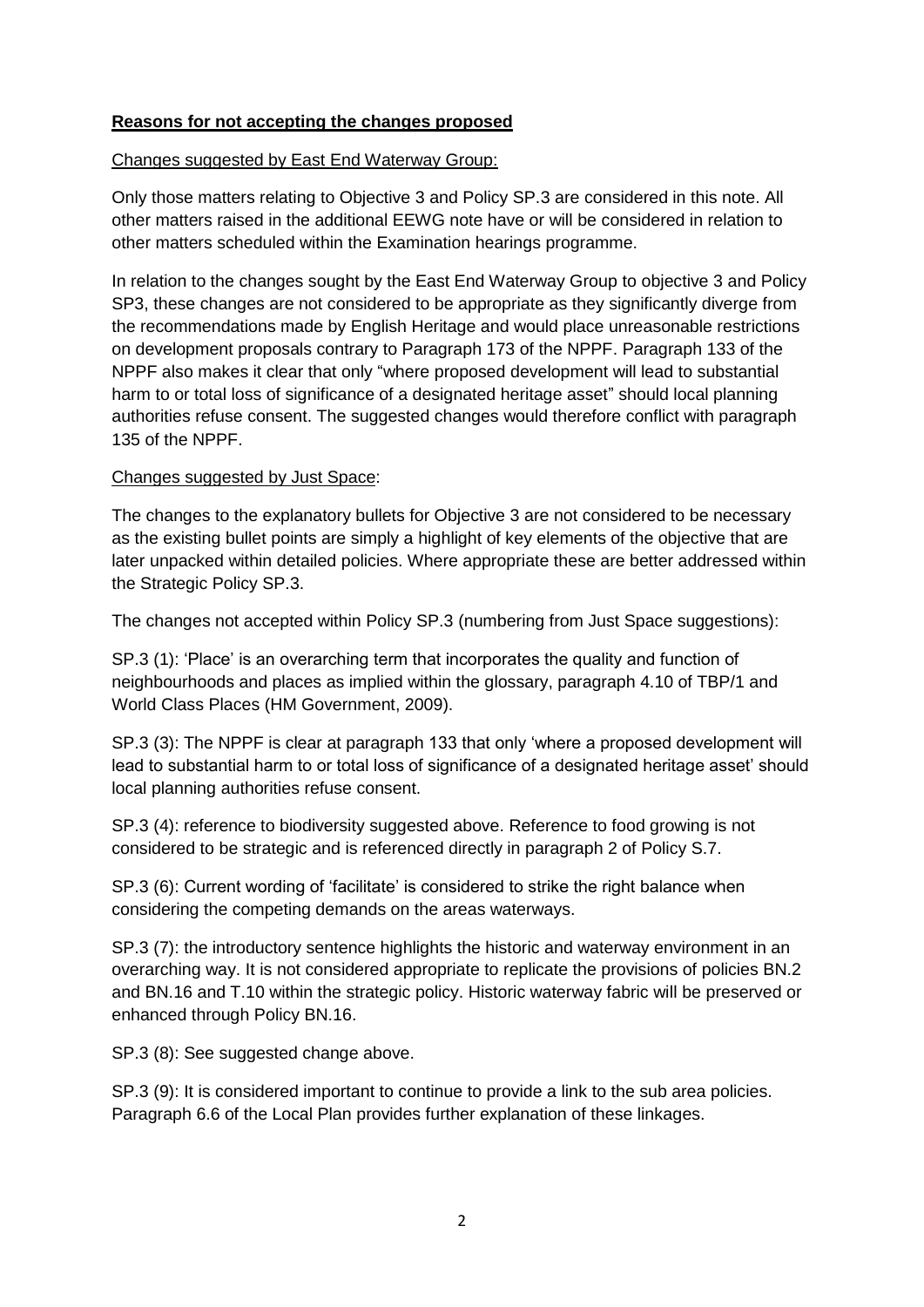# **Appendix 1: Proposed Wording by Just Space of 9th March 2015**

## **"Matter 4 – Proposed wording by Just Space to make the Plan sound**

Changes of wording are in red and underlined. The purpose of the changes is to provide consistency with the DM policies that follow in Section 6 and with national and regional planning guidance.

## **Objective 3 Create a high quality built and natural environment that integrates new development with waterways, green space and the historic environment**

Add the following

Development will restore and reuse non-designated heritage assets to promote local identity.

Development will contribute to the improvement of air quality

Development will encourage and support greater use of the waterways

## **Strategic Policy SP.3: Integrating the built and natural environment**

The Legacy Corporation will create a high-quality built and natural environment that integrates new development with waterways, green space and the historic environment, by ensuring development:

1. Gives primary consideration to the quality and function of neighbourhoods and places

2. Enhances its built and landscape context

3. Maintains and promotes local distinctiveness by fully restoring and re-using nondesignated heritage assets

4. Protects and provides green infrastructure, complementing local biodiversity and encouraging communal food growing

5. Connects existing green infrastructure networks where possible

6. Maximises access for all to waterside and green environments

7. Optimises the functions of the waterways, (economic, social and environmental), including the protection and provision of historic waterway fabric and infrastructure

8. Improves air quality and reduces noise

9. Supports the delivery of the Sub Area priorities The statement is too vague and lacks meaning; it is not followed through clearly in the BN policies

10. Respects the Legacy Corporation's Design Quality Policy"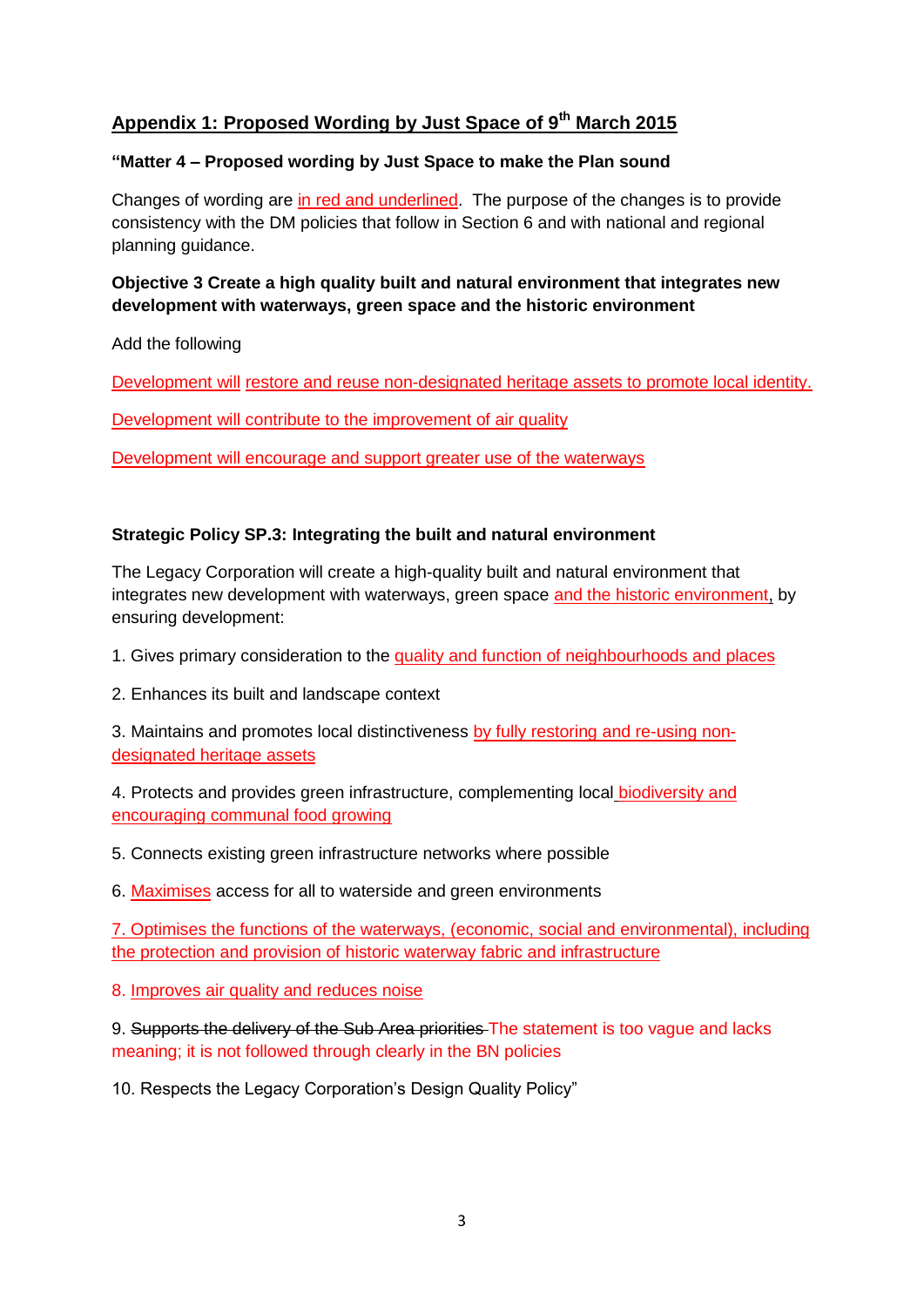#### **EXAMINATION IN PUBLIC OF LLDC LOCAL PLAN 2015 - 2031 PROPOSED ADDITIONS AND AMENDMENTS TO LOCAL PLAN**

#### **Based on East End Waterway Group Representation made at the hearing session on 3 March 2015**

#### **MATTER 4: BUILT AND NATURAL ENVIRONMENT**

#### **New para 2.4** (p. 8) HISTORY LOWER LEA VALLEY *Pre-Roman*

Marshland, saltmarsh and tidal mud flats with timber trackways and ford across River Lea at Old Ford on prehistoric routeway across the flood plain.

#### *43-410 AD Roman Britain*

Settlement at Stratford and along the Roman road to Colchester on higher ground in Bow: the road used the prehistoric ford at Old Ford

#### *1100s-1500s Medieval*

Eight Mills in West Ham: probably in one or more tide mills on the tidal River Lea and Bow Back Rivers

Marginal marshland used as meadow for hay, eg Old Ford Marsh

Bow Bridge built over River Lea (first stone arch bridge in England) and causeway across wide flood plain to Stratford Langthorne (c.1110)

Cicercian Abbey at Stratford Langthorne

By the 13th century, the tide mills were grinding grain (brought by barge down the River Lea from Hertfordshire) into flour for the bakers of Bow to bake bread for sale in the City of London.

Fulling mills on rivers for thickening newly-woven woollen cloth

Dye works and woollen dyeing works

#### *1600s and 1700s Industrial development*

World's first scarlet dye house at Bow (1607) First English calico printing works at West Ham (1676) Calico printing established at Old Ford

Distilling alcohol in association with tide mills at Three Mills: for making gin West Ham Water Works opened c.1743 on Waterworks River Bone China Pottery on Bow Back River Hackney Cut opened 1769

#### *1800s - mid 1900s Industrial expansion*

East London Water Works opened 1809 on River Lea at Old Ford/Bow Hertford Union Canal opened 1830

First section of Eastern Counties Railway opened in 1839 with surviving brick arch bridge over River Lea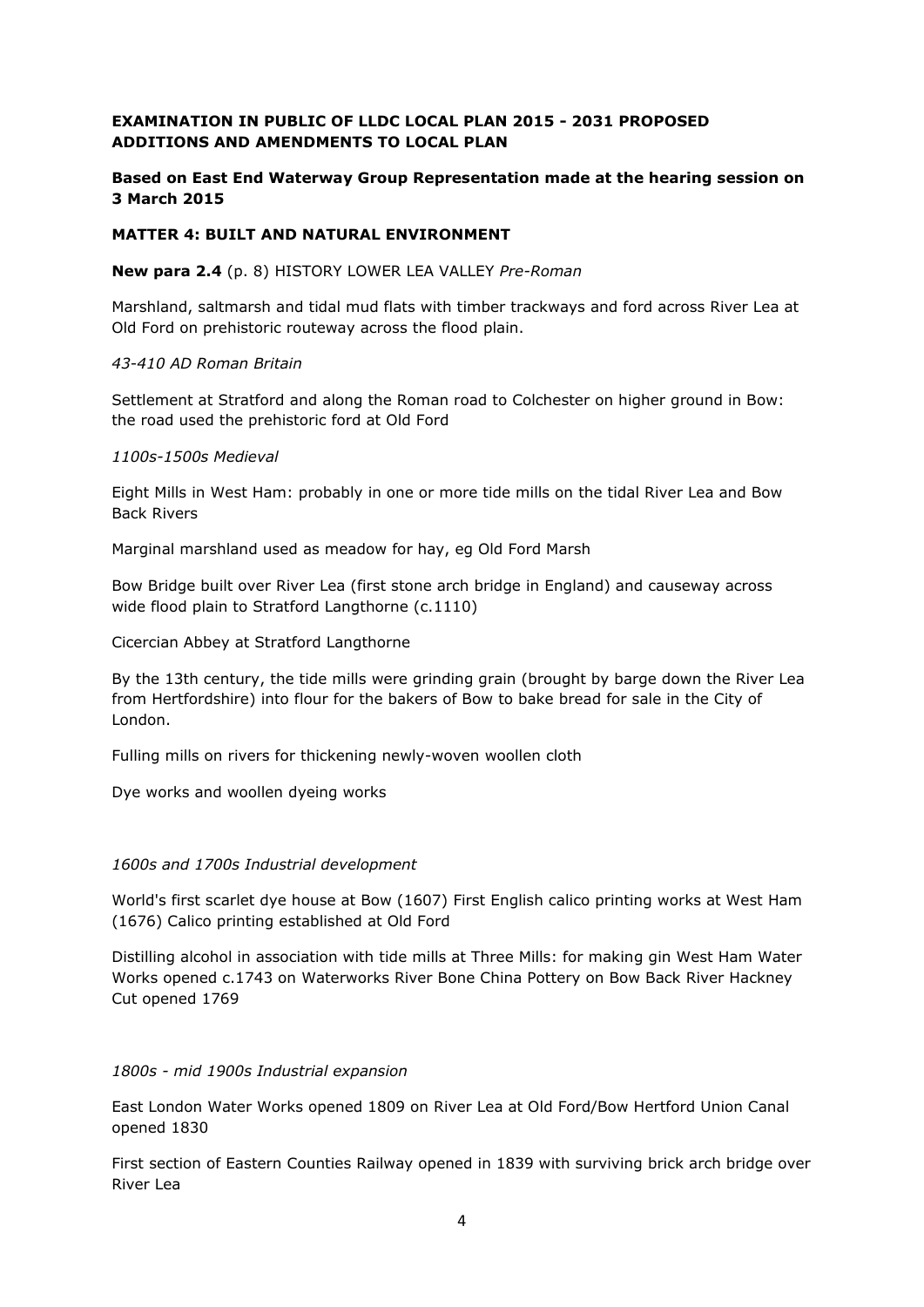Branch line from Stratford to the North London Railway at Hackney Wick opened in 1854 by Eastern Counties Railway Company

Metropolitan Board of Works main drainage works, including 1859-64 Northern Outfall Sewer across Lower Lea Valley

From about 1860, the valley becomes the largest waterside industrial area in London, when London was the largest industrial city in the world and greatest port in the world

No housing in central part of flood plain, which was mostly occupied by noxious and dangerous industries, which processed imported raw materials brought by barge from the docks

Factory towns at Old Ford and Hackney Wick, each with streets of terraced housing and wellbuilt factories with internal frames of cast-iron and steel or steel

Flood relief works on Bow Back Rivers in the 1930s allows council housing south of Stratford High Street

#### *Mid-1900s Decline*

Bomb damage Post-WW2 housing estates at Carpenter's Road, Stratford and Hackney Wick

Decline in manufacturing and loss of employment but expansion in warehousing and distribution

Under-utilisation of land Deprivation

*Late-1900s Regeneration*

As last column 2.4

Policy SD.1 (p. 16) "; and retains the embodied energy of non-designated heritage assets" should be added to the first paragraph

**Objective 1** (p. 19) The following bullet points should be added:

- A fully restored and open working museum in the house mill at Three Mills - Restored and reused historic industrial buildings - Preserved and enhanced waterways - A two-way waterbus service for residents and tourists on the six-mile waterway ring, which includes the historic waterways in the Legacy Area.

**Policy B.1** (p. 23) 5(a) Delete/insert: "Maintain industrial floorspace within B2/B8 use classes in non-protected industrial buildings or re-provide equivalent industrial floorspace. Maintain industrial floorspace within B2/B8 use classes in non-designated heritage assets or re-provide equivalent industrial floorspace where adaptation for new uses is proposed.

5(b) Delete/insert: "Maintain employment floorspace within B1 use classes in non-protected industrial buildings or re-provide equivalent employment floorspace. Maintain employment floorspace within B1 use classes in non-designated heritage assets or re-provide equivalent employment floorspace where adaptation for new uses is proposed"

5(d) Delete/insert: The requirement to fully restore and reuse non-designated heritage assets for industry or employment and/or other uses such as residential.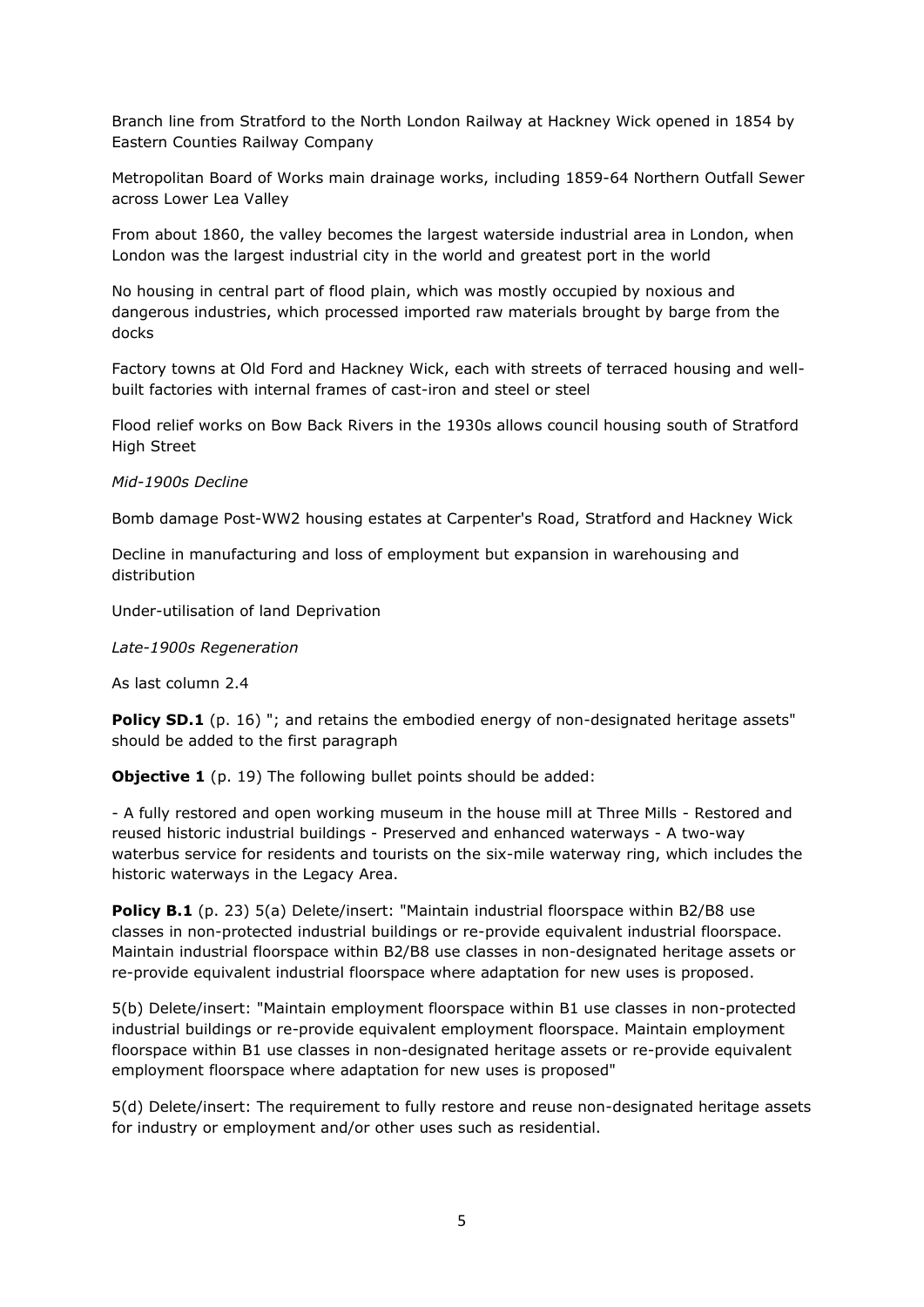**Para 4.13** (p. 25) Delete: "Bullet points 5(c) and (d)" Insert: "Bullet points 5(a) (b) (c) and  $(d)$ " N.B. 5(a) (b) and (d) as revised

**Para 4.14** (p. 25) N.B. 5(a) (b) and (d) as revised Delete: "and where the reuse of buildings of value shall be considered positively"

**Objective 3** (p. 69) Delete: "utilise heritage assets" Insert: "fully restore and reuse nondesignated heritage assets"

**Policy SP.3** (p. 70) Insert: "and the historic environment" after "green space"

"by fully restoring and reusing non-designated heritage assets" should be added to SP.3.1 and SP.3.3.

"historic waterway fabric and infrastructure" should be added to SP.3.4

**Policy BN.1** (p. 72) "'Restoration and reuse of non-designated heritage assets for industry or employment and/or other uses such as residential" should be inserted as new No. 1

Also add an item which relates to Policy SP.3.7

**Policy BN.2** (p. 74) The title of Policy BN.2 should be extended to include ... AND MAINTAINING HISTORIC WATERWAYS

"... waterway(s) in the Olympic Park" should be added to BN.2.1

"with minimal removal of historic waterway fabric" should be added to BN.2.3 4 5 and 6

"at Bromley-by-Bow Free Wharf and other suitable locations" should also be added to BN.2.5

New policy BN.2.8: "Maintain the historic waterways in the western part of the Legacy Area their associated wharf walls, locks, footbridges, historic buildings, towpaths and retaining walls"

N.B. Instead of "maintain" it would have been better to use the term "preserve or enhance"

New Policy BN.2.9: "Actively promote hybrid-engine-powered passenger and freight transport on the waterways, including the removal of waste (for recycling or disposal)"

New Policy BN.2.10: "Actively promote the establishment of a two-way waterbus service for residents and tourists on the six-mile waterway ring in Tower Hamlets, to integrate with existing or improved services on the Bow Back Rivers"

New Policy BN.2.11: "Provide waterbus stops (with simple signage) on the Hackney Cut (south of White Post Lane Bridge) and on the River Lea (south of Old Ford Locks, north of Bow Bridge, Three Mills Landing Stage and south of Bow Locks)"

New Policy BN.2.12: "Provide suitably located mooring places for barges carrying freight and waste"

New Policy BN.2.13: "Provide an overnight mooring basin, on the east bank of the River Lea opposite the Olympic Stadium, for waterbuses, freight and waste barges; with recharging facilities for batteries"

**Figure 14** (p. 75) Revise with respect to new Policies BN.2.11, 12 and 13. Remove visitor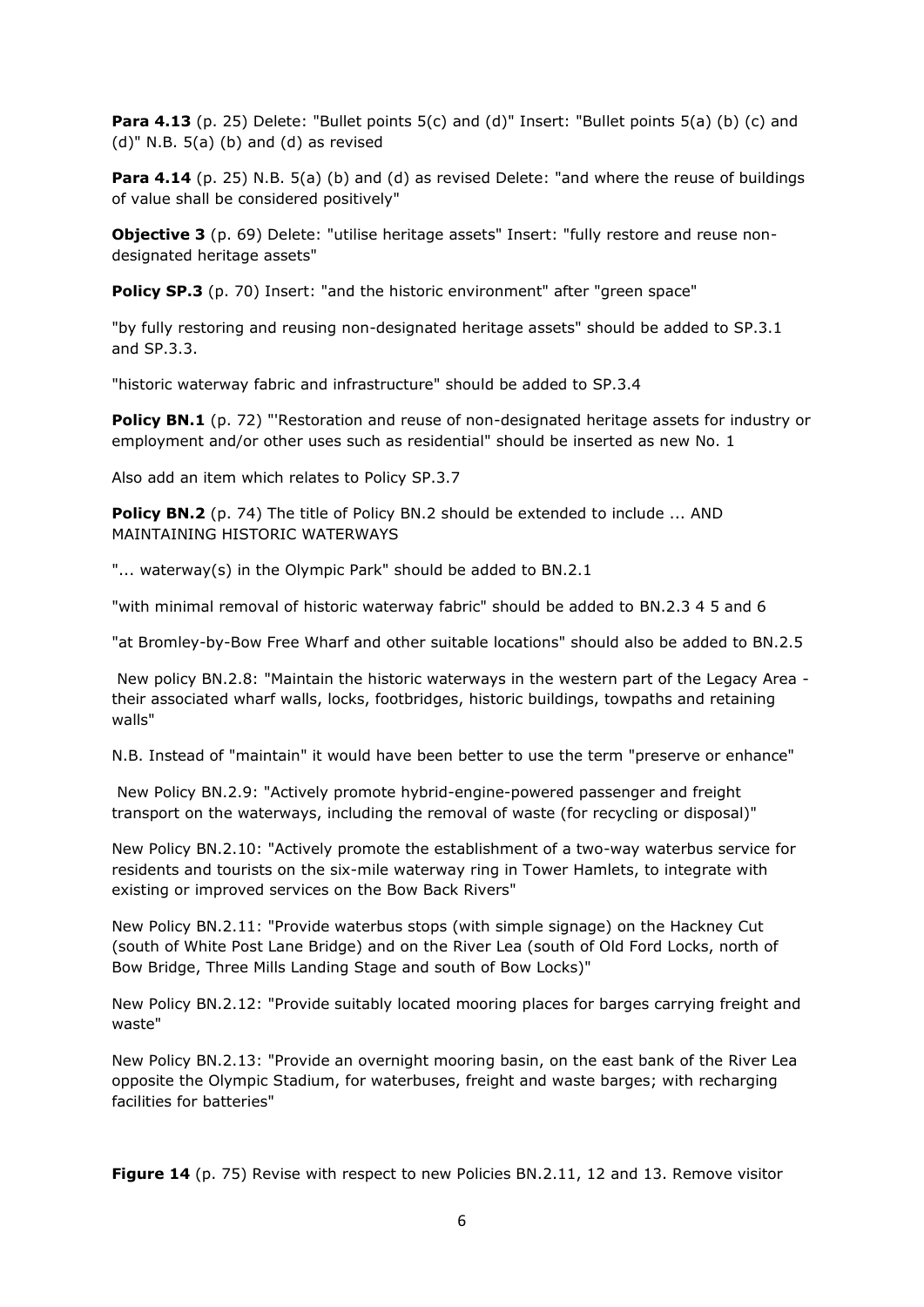moorings shown on eastside of Hackney Cut in Sweetwater. Show Bromley-by-Bow Free Wharf and improve contrast between the colours for trade and residential moorings.

**Policy BN.3** (p. 76) "whilst respecting non-designated heritage assets, including the River Lee Navigation and the Hertford Union Canal" should be added to BN.3.1

**Policy BN.9** (p. 87) and **Figure 17** (p. 88) Add: views north and south from Old Ford Locks; and several views of Three Mills from the west bank of the River Lea, including from Three Mills Lane.

**Policy BN.16** (p. 98) Delete: "heritage assets" Insert: conservation areas, listed buildings and non-designated heritage assets in and outside conservation areas

Para 6.48 (p. 98) Insert: "and non-designated heritage assets" after "area/asset" Delete: "Locally Listed Buildings or Buildings of Townscape Merit" Insert: "and non-designated heritage assets"

The penultimate sentence is incorrect and for it to remain in this paragraph, the Sub- Area sections must include identification of "heritage assets" and "further policies concerning preservation and enhancement"

**Policy T.10** (p. 122) "and the need to preserve or enhance historic waterside fabric and infrastructure" should be added to both paragraphs

**Policy 1.1.1** (p. 151) Please note that the provisions outlined under Policy B.1 must include the new 5(a) (b) and (d) sections in revised Policy B.1

**Policy 1.1.3** (p. 151) Delete/insert: "Fully restore and reuse non-designated heritage assets for industry or employment and/or other uses such as residential"

**Policy 1.2.1** (p. 153) Insert: "provided by restored and reused non-designated heritage assets" between "distinctiveness" and "by"

**Policy 1.4.1** (p. 156) Delete: "that has been identified within the appraisals" Insert: "of the non-designated heritage assets which have been identified within the conservation area appraisals"

Delete: "of those heritage assets" Insert: "and the non-designated heritage assets outside the conservation areas which are shown on Figure 30 and described in an annex to Figure 30"

**Policy 1.4.3** (p. 156) Delete: "Restore and reuse heritage assets" Insert: "Fully restore and reuse non-designated heritage assets"

**Figure 30** (p. 158) Listed buildings should be shown separately and named on this map. All the other heritage buildings/structures should be referred to as non-designated heritage assets and individually named on an extended key; and those not described in the CA appraisals should be named and described in an annex to amended Figure 30.

The surviving remnants of wall with two oil pipeline terminals (near the north-west corner of the junction of the Hertford Union Canal and the Hackney Cut) should be shown and identified on the amended Figure 30. Likewise the sections of the walls to be retained between Wallis Road and White Post Lane.

Also show three additional non-designated heritage assets outside the Fish Island & White Post Lane CA and include their descriptions in the annex to Figure 30: Stour Space, Roach Road; c.1900 former Vulcanite factory (repaired and reinforced c.1953)